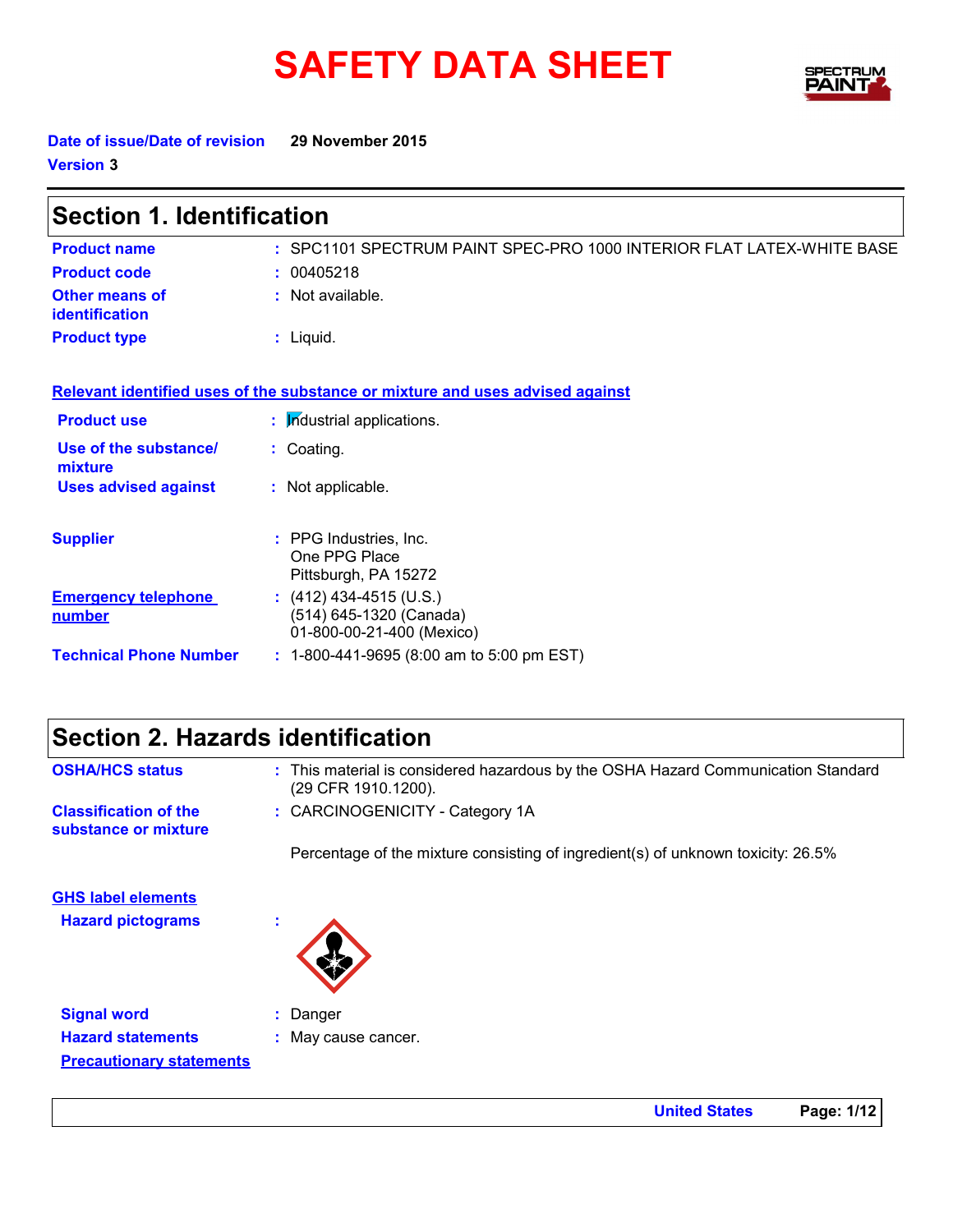### **Section 2. Hazards identification**

| <b>Prevention</b>                          | Obtain special instructions before use. Do not handle until all safety precautions have<br>been read and understood. Wear protective gloves. Wear eye or face protection.<br>Wear protective clothing.                                                                                                             |
|--------------------------------------------|--------------------------------------------------------------------------------------------------------------------------------------------------------------------------------------------------------------------------------------------------------------------------------------------------------------------|
| <b>Response</b>                            | : IF exposed or concerned: Get medical attention.                                                                                                                                                                                                                                                                  |
| <b>Storage</b>                             | : Store locked up.                                                                                                                                                                                                                                                                                                 |
| <b>Disposal</b>                            | : Dispose of contents and container in accordance with all local, regional, national and<br>international regulations.                                                                                                                                                                                             |
| <b>Supplemental label</b><br>elements      | : Sanding and grinding dusts may be harmful if inhaled. This product contains crystalline<br>silica which can cause lung cancer or silicosis. The risk of cancer depends on the<br>duration and level of exposure to dust from sanding surfaces or mist from spray<br>applications. Emits toxic fumes when heated. |
| <b>Hazards not otherwise</b><br>classified | : None known.                                                                                                                                                                                                                                                                                                      |

### **Section 3. Composition/information on ingredients**

| <b>Substance/mixture</b> | Mixture                                                               |
|--------------------------|-----------------------------------------------------------------------|
| <b>Product name</b>      | : SPC1101 SPECTRUM PAINT SPEC-PRO 1000 INTERIOR FLAT LATEX-WHITE BASE |

| <b>Ingredient name</b>                              | $\frac{9}{6}$   | <b>CAS number</b> |
|-----------------------------------------------------|-----------------|-------------------|
| <b>Z</b> mestone                                    | I≥25 - <50      | l 1317-65-3       |
| Kaolin                                              | $\geq 0.1 - 25$ | 1332-58-7         |
| titanium dioxide                                    | $\geq 0.1 - 25$ | 13463-67-7        |
| crystalline silica, respirable powder (<10 microns) | $\geq$ 0.1 - <1 | 14808-60-7        |

SUB codes represent substances without registered CAS Numbers.

Any concentration shown as a range is to protect confidentiality or is due to batch variation.

**There are no additional ingredients present which, within the current knowledge of the supplier and in the concentrations applicable, are classified as hazardous to health or the environment and hence require reporting in this section.**

**Occupational exposure limits, if available, are listed in Section 8.**

### **Section 4. First aid measures**

If ingestion, irritation, any type of overexposure or symptoms of overexposure occur during or persists after use of this product, contact a POISON CONTROL CENTER, EMERGENCY ROOM OR PHYSICIAN immediately; have Safety Data Sheet information available. Never give anything by mouth to an unconscious or convulsing person.

#### **Description of necessary first aid measures**

| <b>Eye contact</b>  | : Remove contact lenses, irrigate copiously with clean, fresh water, holding the eyelids<br>apart for at least 10 minutes and seek immediate medical advice.                                           |
|---------------------|--------------------------------------------------------------------------------------------------------------------------------------------------------------------------------------------------------|
| <b>Inhalation</b>   | : Remove to fresh air. Keep person warm and at rest. If not breathing, if breathing is<br>irregular or if respiratory arrest occurs, provide artificial respiration or oxygen by trained<br>personnel. |
| <b>Skin contact</b> | : Remove contaminated clothing and shoes. Wash skin thoroughly with soap and water<br>or use recognized skin cleanser. Do NOT use solvents or thinners.                                                |
| <b>Ingestion</b>    | : If swallowed, seek medical advice immediately and show this container or label. Keep<br>person warm and at rest. Do NOT induce vomiting.                                                             |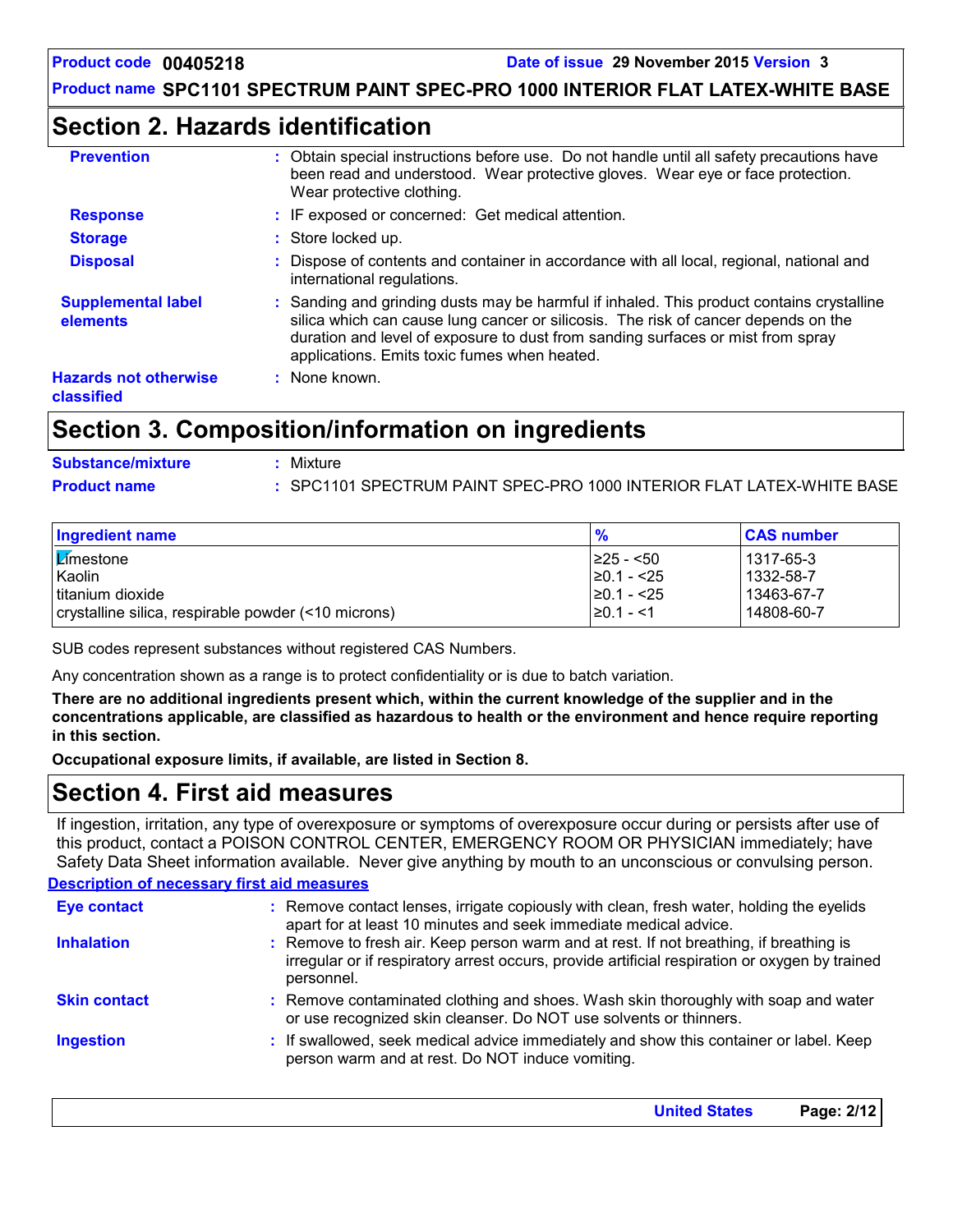### **Section 4. First aid measures**

| Most important symptoms/effects, acute and delayed |                                                     |  |
|----------------------------------------------------|-----------------------------------------------------|--|
| <b>Potential acute health effects</b>              |                                                     |  |
| Eye contact                                        | : No known significant effects or critical hazards. |  |
| <b>Inhalation</b>                                  | : No known significant effects or critical hazards. |  |
| <b>Skin contact</b>                                | : No known significant effects or critical hazards. |  |
| <b>Ingestion</b>                                   | : No known significant effects or critical hazards. |  |
| <b>Over-exposure signs/symptoms</b>                |                                                     |  |
| <b>Eye contact</b>                                 | : No specific data.                                 |  |
| <b>Inhalation</b>                                  | : No specific data.                                 |  |
| <b>Skin contact</b>                                | : No specific data.                                 |  |

#### **Ingestion** No specific data. **:**

#### **Indication of immediate medical attention and special treatment needed, if necessary**

| <b>Notes to physician</b>         | : Treat symptomatically. Contact poison treatment specialist immediately if large<br>quantities have been ingested or inhaled.                                                                                                                                                                                                                                                                                  |
|-----------------------------------|-----------------------------------------------------------------------------------------------------------------------------------------------------------------------------------------------------------------------------------------------------------------------------------------------------------------------------------------------------------------------------------------------------------------|
| <b>Specific treatments</b>        | : No specific treatment.                                                                                                                                                                                                                                                                                                                                                                                        |
| <b>Protection of first-aiders</b> | : No action shall be taken involving any personal risk or without suitable training. If it is<br>suspected that fumes are still present, the rescuer should wear an appropriate mask or<br>self-contained breathing apparatus. It may be dangerous to the person providing aid to<br>give mouth-to-mouth resuscitation. Wash contaminated clothing thoroughly with water<br>before removing it, or wear gloves. |

**See toxicological information (Section 11)**

# **Section 5. Fire-fighting measures**

| <b>Extinguishing media</b>                               |                                                                                                                                                                                                     |
|----------------------------------------------------------|-----------------------------------------------------------------------------------------------------------------------------------------------------------------------------------------------------|
| <b>Suitable extinguishing</b><br>media                   | : Use an extinguishing agent suitable for the surrounding fire.                                                                                                                                     |
| <b>Unsuitable extinguishing</b><br>media                 | : None known.                                                                                                                                                                                       |
| <b>Specific hazards arising</b><br>from the chemical     | : In a fire or if heated, a pressure increase will occur and the container may burst.                                                                                                               |
| <b>Hazardous thermal</b><br>decomposition products       | Decomposition products may include the following materials:<br>carbon dioxide<br>carbon monoxide<br>metal oxide/oxides                                                                              |
| <b>Special protective actions</b><br>for fire-fighters   | : Promptly isolate the scene by removing all persons from the vicinity of the incident if<br>there is a fire. No action shall be taken involving any personal risk or without suitable<br>training. |
| <b>Special protective</b><br>equipment for fire-fighters | : Fire-fighters should wear appropriate protective equipment and self-contained breathing<br>apparatus (SCBA) with a full face-piece operated in positive pressure mode.                            |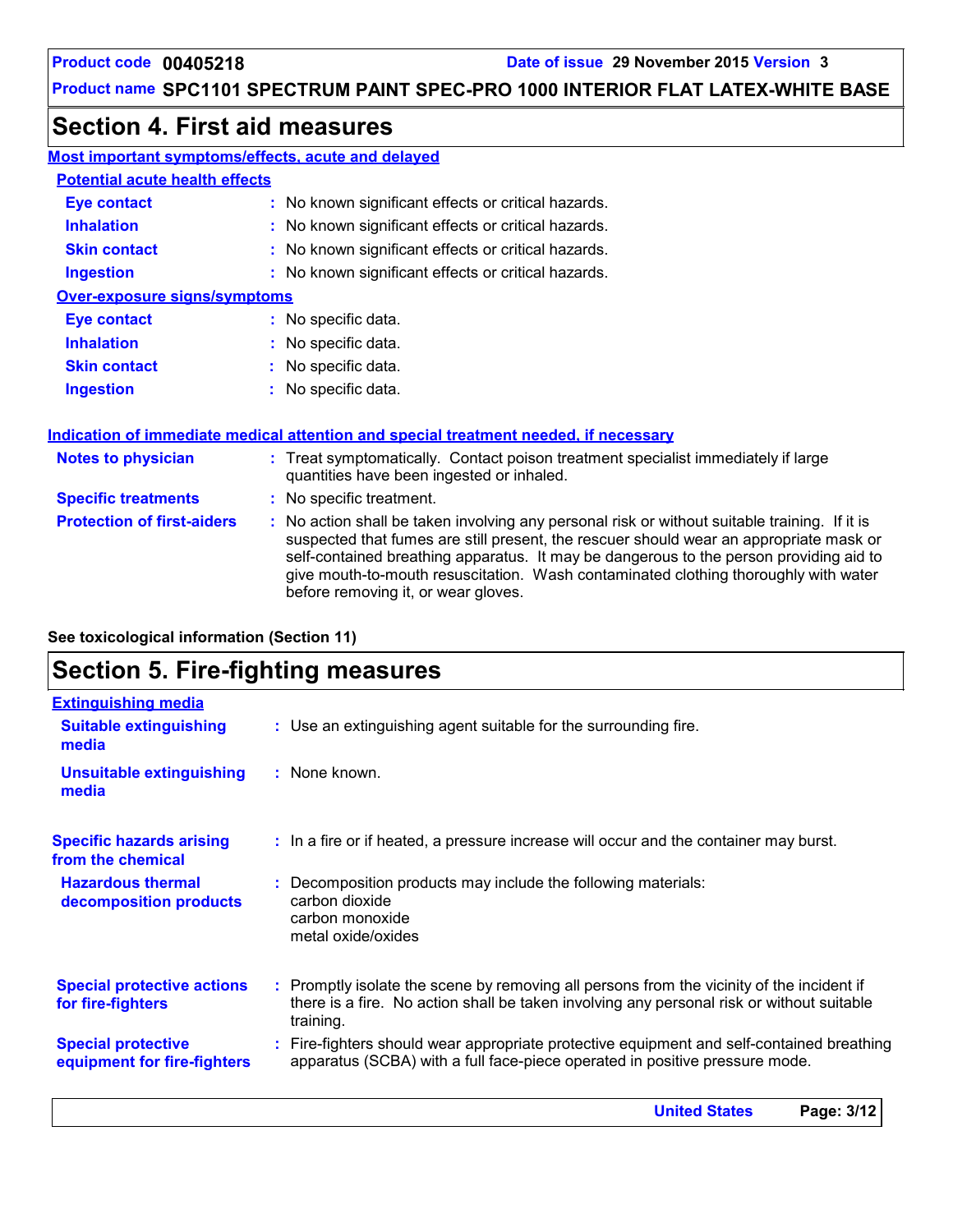### **Section 6. Accidental release measures**

|--|

| For non-emergency<br>personnel   | : No action shall be taken involving any personal risk or without suitable training.<br>Evacuate surrounding areas. Keep unnecessary and unprotected personnel from<br>entering. Do not touch or walk through spilled material. Avoid breathing vapor or mist.<br>Provide adequate ventilation. Wear appropriate respirator when ventilation is<br>inadequate. Put on appropriate personal protective equipment. |
|----------------------------------|------------------------------------------------------------------------------------------------------------------------------------------------------------------------------------------------------------------------------------------------------------------------------------------------------------------------------------------------------------------------------------------------------------------|
| For emergency responders :       | If specialised clothing is required to deal with the spillage, take note of any information<br>in Section 8 on suitable and unsuitable materials. See also the information in "For non-<br>emergency personnel".                                                                                                                                                                                                 |
| <b>Environmental precautions</b> | : Avoid dispersal of spilled material and runoff and contact with soil, waterways, drains<br>and sewers. Inform the relevant authorities if the product has caused environmental<br>pollution (sewers, waterways, soil or air).                                                                                                                                                                                  |

**Methods and materials for containment and cleaning up**

| <b>Small spill</b> | : Stop leak if without risk. Move containers from spill area. Dilute with water and mop up<br>if water-soluble. Alternatively, or if water-insoluble, absorb with an inert dry material and<br>place in an appropriate waste disposal container. Dispose of via a licensed waste<br>disposal contractor.                                                                                                                                                                                                                                                                                                                                                                                                     |
|--------------------|--------------------------------------------------------------------------------------------------------------------------------------------------------------------------------------------------------------------------------------------------------------------------------------------------------------------------------------------------------------------------------------------------------------------------------------------------------------------------------------------------------------------------------------------------------------------------------------------------------------------------------------------------------------------------------------------------------------|
| <b>Large spill</b> | : Stop leak if without risk. Move containers from spill area. Approach release from<br>upwind. Prevent entry into sewers, water courses, basements or confined areas. Wash<br>spillages into an effluent treatment plant or proceed as follows. Contain and collect<br>spillage with non-combustible, absorbent material e.g. sand, earth, vermiculite or<br>diatomaceous earth and place in container for disposal according to local regulations<br>(see Section 13). Dispose of via a licensed waste disposal contractor. Contaminated<br>absorbent material may pose the same hazard as the spilled product. Note: see<br>Section 1 for emergency contact information and Section 13 for waste disposal. |

# **Section 7. Handling and storage**

### **Precautions for safe handling**

| <b>Protective measures</b>                       | : Put on appropriate personal protective equipment (see Section 8). Avoid exposure -<br>obtain special instructions before use. Do not handle until all safety precautions have<br>been read and understood. Do not get in eyes or on skin or clothing. Do not ingest.<br>Avoid breathing vapor or mist. If during normal use the material presents a respiratory<br>hazard, use only with adequate ventilation or wear appropriate respirator. Keep in the<br>original container or an approved alternative made from a compatible material, kept<br>tightly closed when not in use. Empty containers retain product residue and can be<br>hazardous. Do not reuse container. |
|--------------------------------------------------|--------------------------------------------------------------------------------------------------------------------------------------------------------------------------------------------------------------------------------------------------------------------------------------------------------------------------------------------------------------------------------------------------------------------------------------------------------------------------------------------------------------------------------------------------------------------------------------------------------------------------------------------------------------------------------|
| <b>Special precautions</b>                       | : If this material is part of a multiple component system, read the Safety Data Sheet(s) for<br>the other component or components before blending as the resulting mixture may have<br>the hazards of all of its parts.                                                                                                                                                                                                                                                                                                                                                                                                                                                        |
| <b>Advice on general</b><br>occupational hygiene | : Eating, drinking and smoking should be prohibited in areas where this material is<br>handled, stored and processed. Workers should wash hands and face before eating,<br>drinking and smoking. Remove contaminated clothing and protective equipment before<br>entering eating areas. See also Section 8 for additional information on hygiene<br>measures.                                                                                                                                                                                                                                                                                                                  |
|                                                  | <b>United States</b><br>Page: 4/12                                                                                                                                                                                                                                                                                                                                                                                                                                                                                                                                                                                                                                             |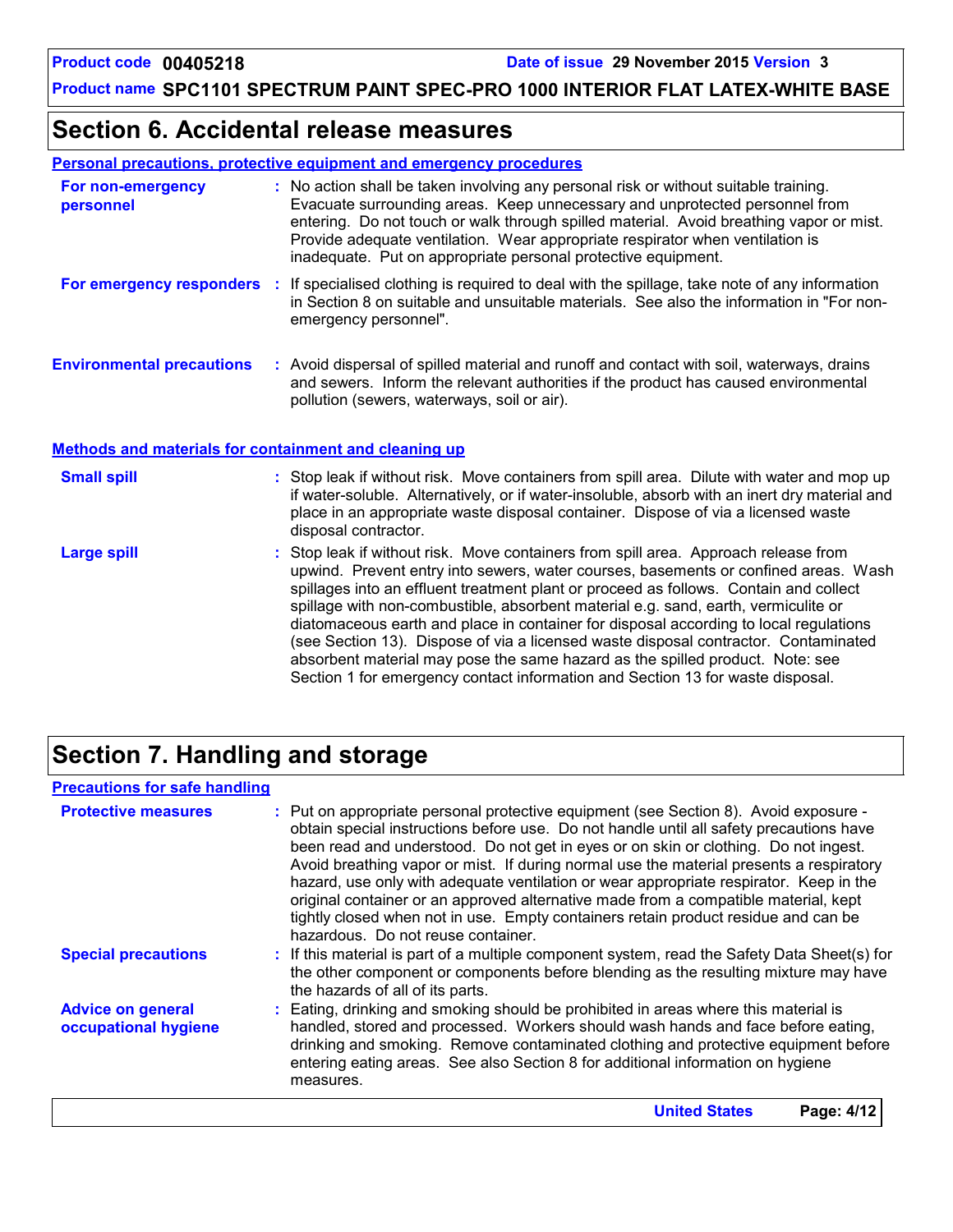## **Section 7. Handling and storage**

| <b>Conditions for safe storage,</b> | Do not store below the following temperature: $5^{\circ}$ C (41 $^{\circ}$ F). Store in accordance with |  |  |  |  |
|-------------------------------------|---------------------------------------------------------------------------------------------------------|--|--|--|--|
| including any                       | local regulations. Store in original container protected from direct sunlight in a dry, cool            |  |  |  |  |
| <b>incompatibilities</b>            | and well-ventilated area, away from incompatible materials (see Section 10) and food                    |  |  |  |  |
|                                     | and drink. Keep container tightly closed and sealed until ready for use. Containers that                |  |  |  |  |
|                                     | have been opened must be carefully resealed and kept upright to prevent leakage. Do                     |  |  |  |  |
|                                     | not store in unlabeled containers. Use appropriate containment to avoid environmental                   |  |  |  |  |
|                                     | contamination.                                                                                          |  |  |  |  |

### **Section 8. Exposure controls/personal protection**

#### **Control parameters**

#### **Occupational exposure limits**

| <b>Ingredient name</b>                                                | <b>Exposure limits</b>                              |
|-----------------------------------------------------------------------|-----------------------------------------------------|
| Limestone                                                             | OSHA PEL (United States, 2/2013).                   |
|                                                                       | TWA: 5 mg/m <sup>3</sup> 8 hours. Form: Respirable  |
|                                                                       | fraction                                            |
|                                                                       | TWA: 15 mg/m <sup>3</sup> 8 hours. Form: Total dust |
| Kaolin                                                                | ACGIH TLV (United States, 4/2014).                  |
|                                                                       | TWA: 2 mg/m <sup>3</sup> 8 hours. Form: Respirable  |
|                                                                       | fraction                                            |
|                                                                       | OSHA PEL (United States, 2/2013).                   |
|                                                                       | TWA: 5 mg/m <sup>3</sup> 8 hours. Form: Respirable  |
|                                                                       | fraction                                            |
|                                                                       | TWA: 15 mg/m <sup>3</sup> 8 hours. Form: Total dust |
| titanium dioxide                                                      | OSHA PEL (United States, 2/2013).                   |
|                                                                       | TWA: 15 mg/m <sup>3</sup> 8 hours. Form: Total dust |
|                                                                       | ACGIH TLV (United States, 4/2014).                  |
|                                                                       | TWA: 10 mg/m <sup>3</sup> 8 hours.                  |
| crystalline silica, respirable powder (<10 microns)                   | ACGIH TLV (United States, 4/2014).                  |
|                                                                       | TWA: 0.025 mg/m <sup>3</sup> 8 hours. Form:         |
|                                                                       | Respirable                                          |
|                                                                       | OSHA PEL Z3 (United States, 2/2013).                |
|                                                                       | TWA: 10 MG/M3 / (%SiO2+2) 8 hours. Form:            |
|                                                                       | Respirable                                          |
|                                                                       | TWA: 250 MPPCF / (%SiO2+5) 8 hours.                 |
|                                                                       | Form: Respirable                                    |
|                                                                       | OSHA PEL Z3 (United States).                        |
|                                                                       | TWA: 30 mg/m <sup>3</sup> Form: Total dust          |
| Key to abbreviations                                                  |                                                     |
| = Acceptable Maximum Peak<br>A                                        | = Potential skin absorption<br>S.                   |
| ACGIH<br>= American Conference of Governmental Industrial Hygienists. | = Respiratory sensitization<br>SR.                  |
| C<br>$=$ Ceiling Limit                                                | SS<br>$=$ Skin sensitization                        |

| $=$ Ceiling Limit |  |
|-------------------|--|
| $=$ Fume          |  |

- IPEL = Internal Permissible Exposure Limit
- OSHA = Occupational Safety and Health Administration.<br>R = Respirable
	- $=$  Respirable
	- Z = OSHA 29CFR 1910.1200 Subpart Z Toxic and Hazardous Substances

**Consult local authorities for acceptable exposure limits.**

TD **=** Total dust

TLV = Threshold Limit Value TWA **=** Time Weighted Average

STEL **=** Short term Exposure limit values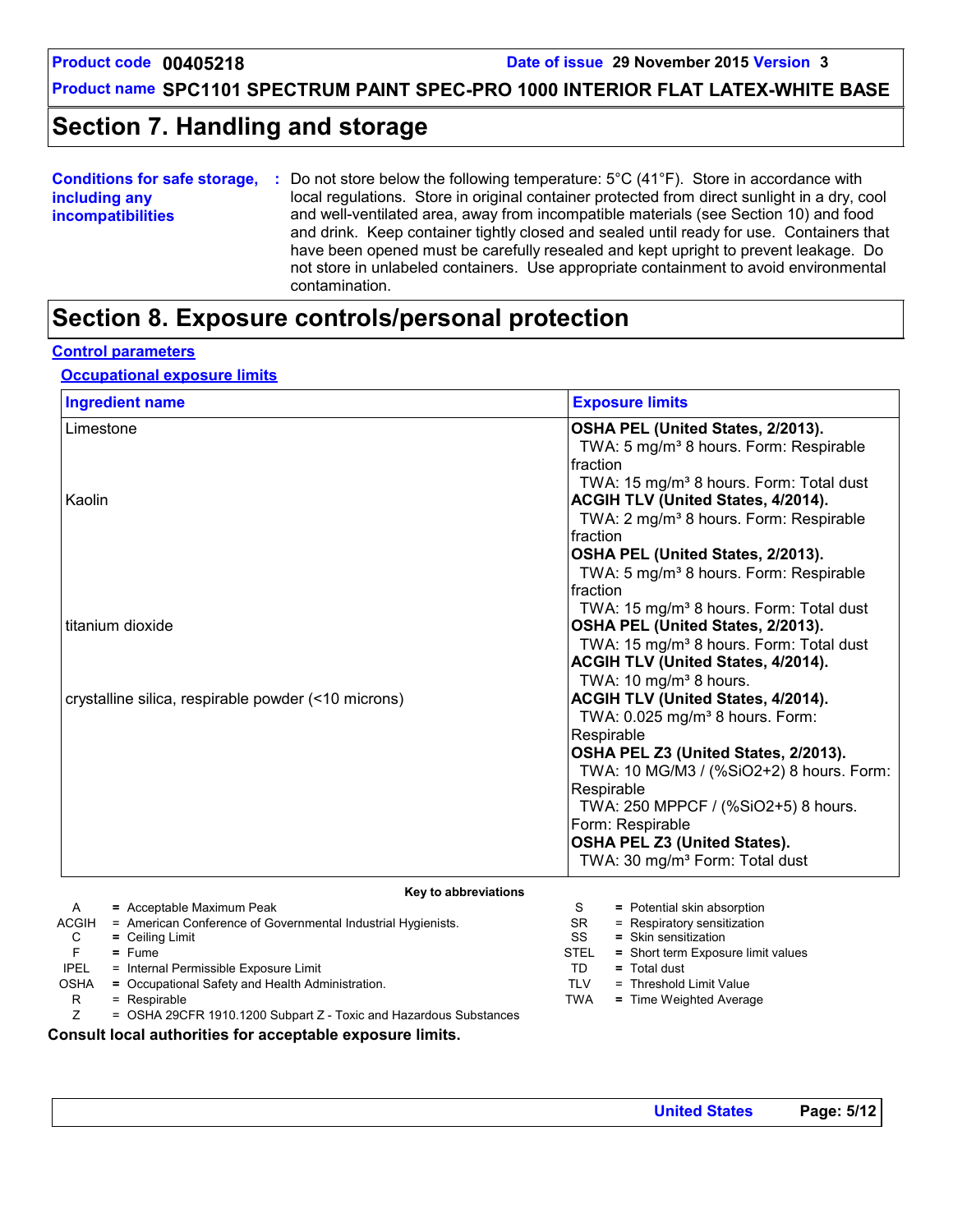**United States Page: 6/12**

### **Product name SPC1101 SPECTRUM PAINT SPEC-PRO 1000 INTERIOR FLAT LATEX-WHITE BASE**

### **Section 8. Exposure controls/personal protection**

| <b>Recommended monitoring</b><br>procedures          | : If this product contains ingredients with exposure limits, personal, workplace<br>atmosphere or biological monitoring may be required to determine the effectiveness of<br>the ventilation or other control measures and/or the necessity to use respiratory<br>protective equipment. Reference should be made to appropriate monitoring standards.<br>Reference to national guidance documents for methods for the determination of<br>hazardous substances will also be required.                                                                                                                                  |
|------------------------------------------------------|------------------------------------------------------------------------------------------------------------------------------------------------------------------------------------------------------------------------------------------------------------------------------------------------------------------------------------------------------------------------------------------------------------------------------------------------------------------------------------------------------------------------------------------------------------------------------------------------------------------------|
| <b>Appropriate engineering</b><br>controls           | : If user operations generate dust, fumes, gas, vapor or mist, use process enclosures,<br>local exhaust ventilation or other engineering controls to keep worker exposure to<br>airborne contaminants below any recommended or statutory limits.                                                                                                                                                                                                                                                                                                                                                                       |
| <b>Environmental exposure</b><br><b>controls</b>     | Emissions from ventilation or work process equipment should be checked to ensure<br>they comply with the requirements of environmental protection legislation. In some<br>cases, fume scrubbers, filters or engineering modifications to the process equipment<br>will be necessary to reduce emissions to acceptable levels.                                                                                                                                                                                                                                                                                          |
| <b>Individual protection measures</b>                |                                                                                                                                                                                                                                                                                                                                                                                                                                                                                                                                                                                                                        |
| <b>Hygiene measures</b>                              | : Wash hands, forearms and face thoroughly after handling chemical products, before<br>eating, smoking and using the lavatory and at the end of the working period.<br>Appropriate techniques should be used to remove potentially contaminated clothing.<br>Wash contaminated clothing before reusing. Ensure that eyewash stations and safety<br>showers are close to the workstation location.                                                                                                                                                                                                                      |
| <b>Eye/face protection</b><br><b>Skin protection</b> | Safety glasses with side shields.                                                                                                                                                                                                                                                                                                                                                                                                                                                                                                                                                                                      |
| <b>Hand protection</b>                               | : Chemical-resistant, impervious gloves complying with an approved standard should be<br>worn at all times when handling chemical products if a risk assessment indicates this is<br>necessary. Considering the parameters specified by the glove manufacturer, check<br>during use that the gloves are still retaining their protective properties. It should be<br>noted that the time to breakthrough for any glove material may be different for different<br>glove manufacturers. In the case of mixtures, consisting of several substances, the<br>protection time of the gloves cannot be accurately estimated. |
| <b>Body protection</b>                               | Personal protective equipment for the body should be selected based on the task being<br>performed and the risks involved and should be approved by a specialist before<br>handling this product.                                                                                                                                                                                                                                                                                                                                                                                                                      |
| <b>Other skin protection</b>                         | : Appropriate footwear and any additional skin protection measures should be selected<br>based on the task being performed and the risks involved and should be approved by a<br>specialist before handling this product.                                                                                                                                                                                                                                                                                                                                                                                              |
| <b>Respiratory protection</b>                        | Respirator selection must be based on known or anticipated exposure levels, the<br>hazards of the product and the safe working limits of the selected respirator. If workers<br>are exposed to concentrations above the exposure limit, they must use appropriate,<br>certified respirators. Use a properly fitted, air-purifying or air-fed respirator complying<br>with an approved standard if a risk assessment indicates this is necessary.                                                                                                                                                                       |

# **Section 9. Physical and chemical properties**

| <b>Appearance</b>     |                   |
|-----------------------|-------------------|
| <b>Physical state</b> | : Liquid.         |
| <b>Color</b>          | : Not available.  |
| <b>Odor</b>           | : Characteristic. |
| <b>Odor threshold</b> | : Not available.  |
| pH                    | : Not available.  |
|                       |                   |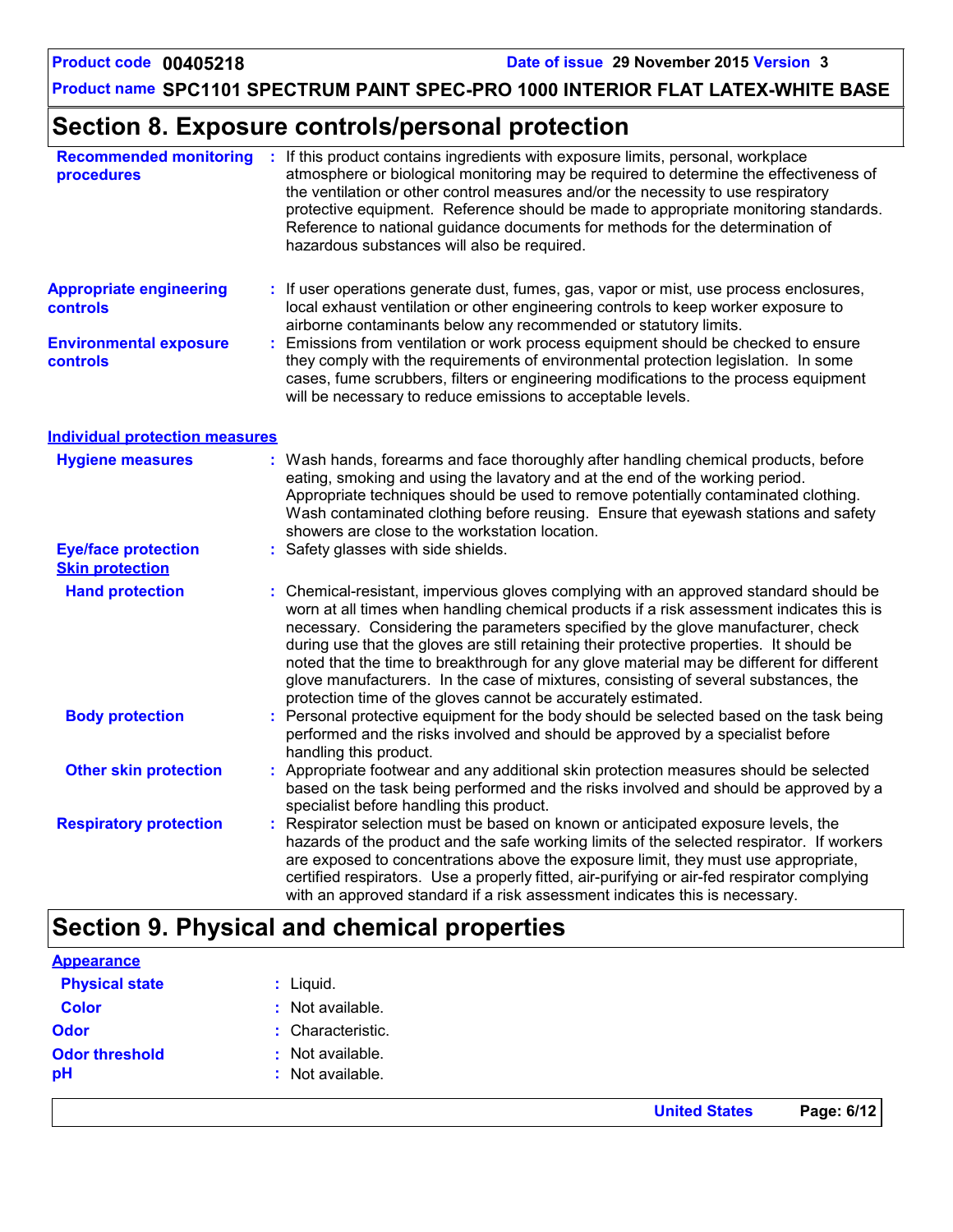### **Product code** 00405218 **Date of issue** 29 November 2015 Version 3

### **Product name SPC1101 SPECTRUM PAINT SPEC-PRO 1000 INTERIOR FLAT LATEX-WHITE BASE**

## **Section 9. Physical and chemical properties**

| <b>Melting point</b>                              | $:$ Not available.                                                    |  |
|---------------------------------------------------|-----------------------------------------------------------------------|--|
| <b>Boiling point</b>                              | : $>37.78^{\circ}$ C ( $>100^{\circ}$ F)                              |  |
| <b>Flash point</b>                                | : Closed cup: 113.33°C (236°F) [Product does not sustain combustion.] |  |
| <b>Auto-ignition temperature</b>                  | : Not available.                                                      |  |
| <b>Decomposition temperature</b>                  | $:$ Not available.                                                    |  |
| <b>Flammability (solid, gas)</b>                  | : Not available.                                                      |  |
| Lower and upper explosive<br>(flammable) limits   | : Upper: $0\%$                                                        |  |
| <b>Evaporation rate</b>                           | : Not available.                                                      |  |
| <b>Vapor pressure</b>                             | $:$ Not available.                                                    |  |
| <b>Vapor density</b>                              | : Not available.                                                      |  |
| <b>Relative density</b>                           | : 1.44                                                                |  |
| Density (Ibs / gal)                               | : 12.02                                                               |  |
| <b>Solubility</b>                                 | : Soluble in the following materials: cold water.                     |  |
| <b>Partition coefficient: n-</b><br>octanol/water | : Not available.                                                      |  |
| <b>Viscosity</b>                                  | : Kinematic (40°C (104°F)): >0.21 cm <sup>2</sup> /s (>21 cSt)        |  |
| <b>Volatility</b>                                 | : 70% ( $v/v$ ), 49.116% ( $w/w$ )                                    |  |
| % Solid. (w/w)                                    | : 50.884                                                              |  |

# **Section 10. Stability and reactivity**

| <b>Reactivity</b>                            | : No specific test data related to reactivity available for this product or its ingredients.                                                  |
|----------------------------------------------|-----------------------------------------------------------------------------------------------------------------------------------------------|
| <b>Chemical stability</b>                    | : The product is stable.                                                                                                                      |
| <b>Possibility of hazardous</b><br>reactions | : Under normal conditions of storage and use, hazardous reactions will not occur.                                                             |
| <b>Conditions to avoid</b>                   | : When exposed to high temperatures may produce hazardous decomposition products.<br>Refer to protective measures listed in sections 7 and 8. |
| <b>Incompatible materials</b>                | : Keep away from the following materials to prevent strong exothermic reactions:<br>oxidizing agents, strong alkalis, strong acids.           |
| <b>Hazardous decomposition</b><br>products   | : Decomposition products may include the following materials: carbon monoxide, carbon<br>dioxide, smoke, oxides of nitrogen.                  |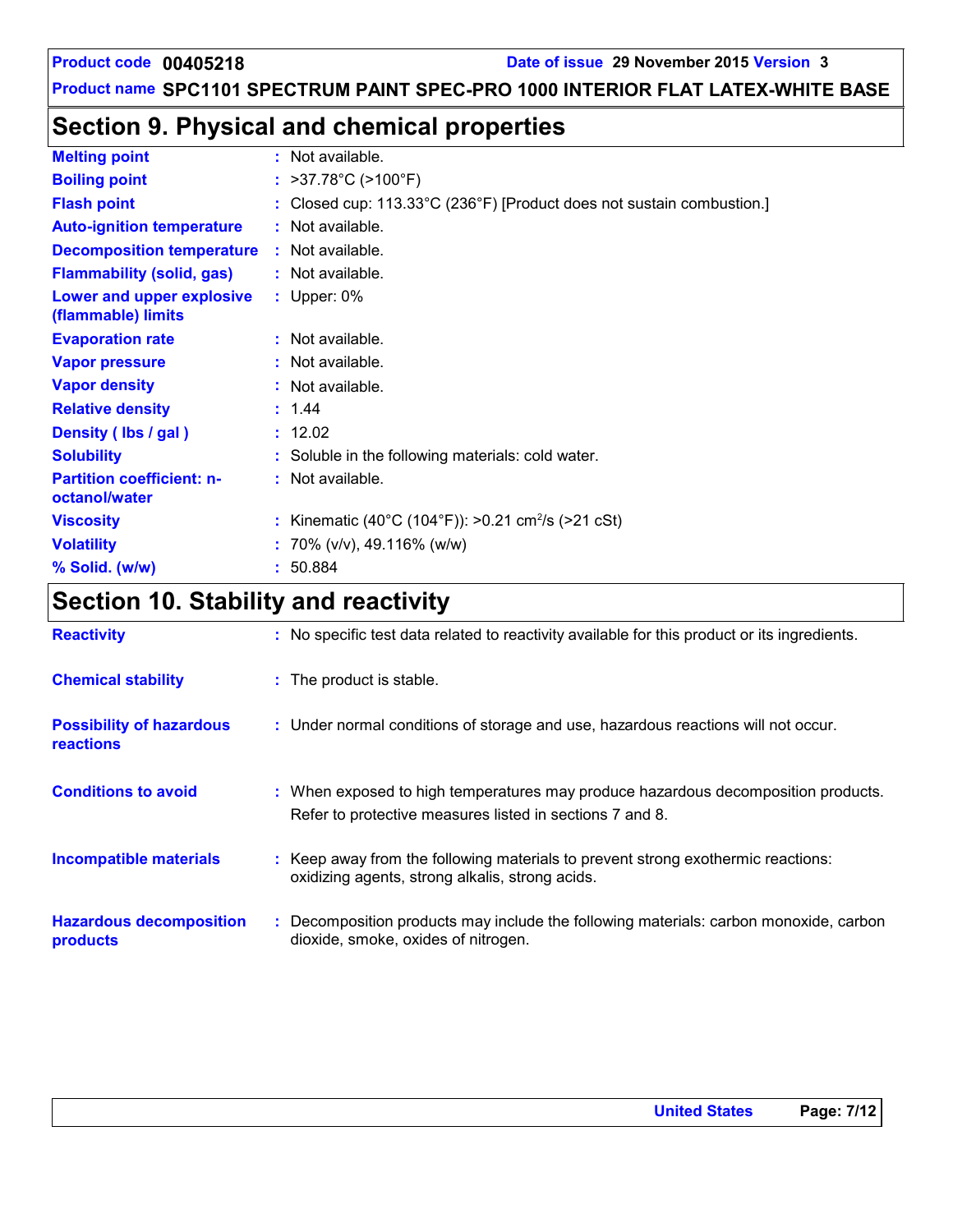# **Section 11. Toxicological information**

### **Information on toxicological effects**

### **Acute toxicity**

| <b>Product/ingredient name</b>                                             | <b>Result</b>                                        |             |            | <b>Species</b>                                                                       | <b>Dose</b>               | <b>Exposure</b> |  |  |
|----------------------------------------------------------------------------|------------------------------------------------------|-------------|------------|--------------------------------------------------------------------------------------|---------------------------|-----------------|--|--|
| Kaolin<br>titanium dioxide                                                 | LD50 Oral<br>LD50 Oral                               |             |            | Rat<br>Rat                                                                           | >5000 mg/kg<br>$>10$ g/kg |                 |  |  |
| <b>Conclusion/Summary</b>                                                  |                                                      |             |            | : There are no data available on the mixture itself.                                 |                           |                 |  |  |
| <b>Irritation/Corrosion</b>                                                |                                                      |             |            |                                                                                      |                           |                 |  |  |
| <b>Conclusion/Summary</b>                                                  |                                                      |             |            |                                                                                      |                           |                 |  |  |
| <b>Skin</b>                                                                | : There are no data available on the mixture itself. |             |            |                                                                                      |                           |                 |  |  |
| <b>Eyes</b>                                                                |                                                      |             |            | There are no data available on the mixture itself.                                   |                           |                 |  |  |
| <b>Respiratory</b>                                                         |                                                      |             |            | There are no data available on the mixture itself.                                   |                           |                 |  |  |
| <b>Sensitization</b>                                                       |                                                      |             |            |                                                                                      |                           |                 |  |  |
| <b>Conclusion/Summary</b><br><b>Skin</b>                                   |                                                      |             |            | : There are no data available on the mixture itself.                                 |                           |                 |  |  |
| <b>Respiratory</b>                                                         |                                                      |             |            | : There are no data available on the mixture itself.                                 |                           |                 |  |  |
| <b>Mutagenicity</b>                                                        |                                                      |             |            |                                                                                      |                           |                 |  |  |
| <b>Conclusion/Summary</b>                                                  |                                                      |             |            | : There are no data available on the mixture itself.                                 |                           |                 |  |  |
| <b>Carcinogenicity</b>                                                     |                                                      |             |            |                                                                                      |                           |                 |  |  |
| <b>Conclusion/Summary</b>                                                  |                                                      |             |            | : There are no data available on the mixture itself.                                 |                           |                 |  |  |
| <b>Classification</b>                                                      |                                                      |             |            |                                                                                      |                           |                 |  |  |
| <b>Product/ingredient name</b>                                             | <b>OSHA</b>                                          | <b>IARC</b> | <b>NTP</b> |                                                                                      |                           |                 |  |  |
| titanium dioxide<br>crystalline silica, respirable<br>powder (<10 microns) |                                                      | 2B<br>1     |            | Known to be a human carcinogen.                                                      |                           |                 |  |  |
| <b>Carcinogen Classification code:</b>                                     |                                                      |             |            |                                                                                      |                           |                 |  |  |
| IARC: 1, 2A, 2B, 3, 4<br>OSHA: +<br>Not listed/not regulated: -            |                                                      |             |            | NTP: Known to be a human carcinogen; Reasonably anticipated to be a human carcinogen |                           |                 |  |  |
| <b>Reproductive toxicity</b>                                               |                                                      |             |            |                                                                                      |                           |                 |  |  |
| <b>Conclusion/Summary</b>                                                  |                                                      |             |            | : There are no data available on the mixture itself.                                 |                           |                 |  |  |
| <b>Teratogenicity</b>                                                      |                                                      |             |            |                                                                                      |                           |                 |  |  |
| <b>Conclusion/Summary</b>                                                  |                                                      |             |            | : There are no data available on the mixture itself.                                 |                           |                 |  |  |
| <b>Specific target organ toxicity (single exposure)</b>                    |                                                      |             |            |                                                                                      |                           |                 |  |  |
| Not available.                                                             |                                                      |             |            |                                                                                      |                           |                 |  |  |
| <b>Specific target organ toxicity (repeated exposure)</b>                  |                                                      |             |            |                                                                                      |                           |                 |  |  |
| <b>Name</b>                                                                |                                                      |             |            |                                                                                      |                           | <b>Category</b> |  |  |
| crystalline silica, respirable powder (<10 microns)                        |                                                      |             |            |                                                                                      |                           | Category 1      |  |  |

| <b>United States</b> | Page: 8/12 |
|----------------------|------------|
|----------------------|------------|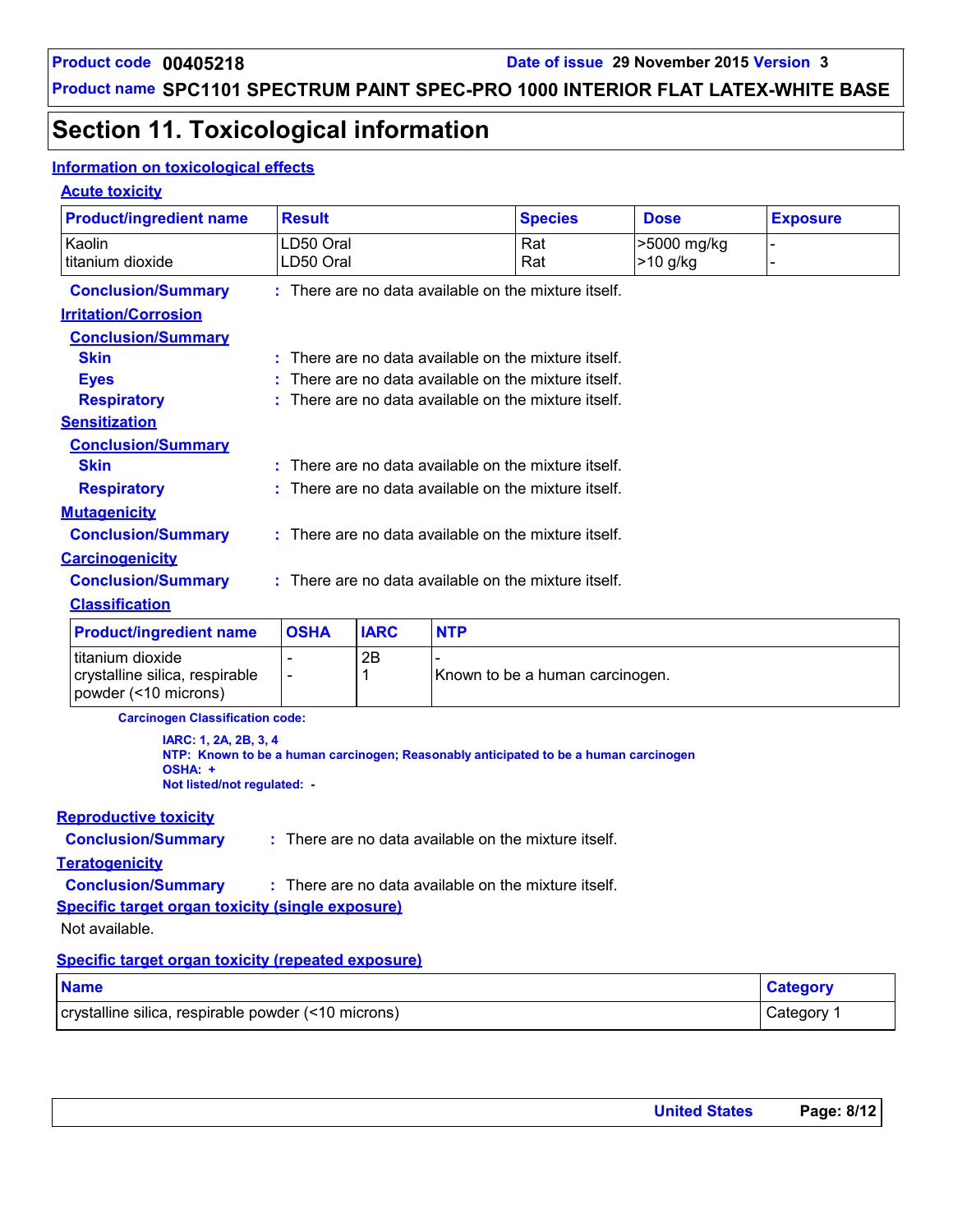### **Section 11. Toxicological information**

|  | <b>Farget organs</b> |  |  |  |
|--|----------------------|--|--|--|
|  |                      |  |  |  |

**Target or Contains material which causes damage to the following organs: eyes.** Contains material which may cause damage to the following organs: lungs, upper respiratory tract, skin, stomach.

#### **Aspiration hazard**

Not available.

#### **Information on the likely routes of exposure**

| <b>Potential acute health effects</b>   |                                                                                                                                                                                                                                                                                                                                                                                                                                                                                                                                                                                                                                                      |
|-----------------------------------------|------------------------------------------------------------------------------------------------------------------------------------------------------------------------------------------------------------------------------------------------------------------------------------------------------------------------------------------------------------------------------------------------------------------------------------------------------------------------------------------------------------------------------------------------------------------------------------------------------------------------------------------------------|
| <b>Eye contact</b>                      | : No known significant effects or critical hazards.                                                                                                                                                                                                                                                                                                                                                                                                                                                                                                                                                                                                  |
| <b>Inhalation</b>                       | : No known significant effects or critical hazards.                                                                                                                                                                                                                                                                                                                                                                                                                                                                                                                                                                                                  |
| <b>Skin contact</b>                     | : No known significant effects or critical hazards.                                                                                                                                                                                                                                                                                                                                                                                                                                                                                                                                                                                                  |
| <b>Ingestion</b>                        | : No known significant effects or critical hazards.                                                                                                                                                                                                                                                                                                                                                                                                                                                                                                                                                                                                  |
| <b>Over-exposure signs/symptoms</b>     |                                                                                                                                                                                                                                                                                                                                                                                                                                                                                                                                                                                                                                                      |
| <b>Eye contact</b>                      | : No specific data.                                                                                                                                                                                                                                                                                                                                                                                                                                                                                                                                                                                                                                  |
| <b>Inhalation</b>                       | : No specific data.                                                                                                                                                                                                                                                                                                                                                                                                                                                                                                                                                                                                                                  |
| <b>Skin contact</b>                     | : No specific data.                                                                                                                                                                                                                                                                                                                                                                                                                                                                                                                                                                                                                                  |
| <b>Ingestion</b>                        | : No specific data.                                                                                                                                                                                                                                                                                                                                                                                                                                                                                                                                                                                                                                  |
|                                         | Delayed and immediate effects and also chronic effects from short and long term exposure                                                                                                                                                                                                                                                                                                                                                                                                                                                                                                                                                             |
| <b>Conclusion/Summary</b>               | : There are no data available on the mixture itself. This product contains crystalline silica<br>which can cause lung cancer or silicosis. The risk of cancer depends on the duration<br>and level of exposure to dust from sanding surfaces or mist from spray applications. If<br>splashed in the eyes, the liquid may cause irritation and reversible damage. Ingestion<br>may cause nausea, diarrhea and vomiting. This takes into account, where known,<br>delayed and immediate effects and also chronic effects of components from short-term<br>and long-term exposure by oral, inhalation and dermal routes of exposure and eye<br>contact. |
| <b>Short term exposure</b>              |                                                                                                                                                                                                                                                                                                                                                                                                                                                                                                                                                                                                                                                      |
| <b>Potential immediate</b><br>effects   | : There are no data available on the mixture itself.                                                                                                                                                                                                                                                                                                                                                                                                                                                                                                                                                                                                 |
| <b>Potential delayed effects</b>        | $:$ There are no data available on the mixture itself.                                                                                                                                                                                                                                                                                                                                                                                                                                                                                                                                                                                               |
| Long term exposure                      |                                                                                                                                                                                                                                                                                                                                                                                                                                                                                                                                                                                                                                                      |
| <b>Potential immediate</b>              | $:$ There are no data available on the mixture itself.                                                                                                                                                                                                                                                                                                                                                                                                                                                                                                                                                                                               |
| effects                                 |                                                                                                                                                                                                                                                                                                                                                                                                                                                                                                                                                                                                                                                      |
| <b>Potential delayed effects</b>        | : There are no data available on the mixture itself.                                                                                                                                                                                                                                                                                                                                                                                                                                                                                                                                                                                                 |
| <b>Potential chronic health effects</b> |                                                                                                                                                                                                                                                                                                                                                                                                                                                                                                                                                                                                                                                      |
| <b>General</b>                          | : No known significant effects or critical hazards.                                                                                                                                                                                                                                                                                                                                                                                                                                                                                                                                                                                                  |
| <b>Carcinogenicity</b>                  | : May cause cancer. Risk of cancer depends on duration and level of exposure.                                                                                                                                                                                                                                                                                                                                                                                                                                                                                                                                                                        |
| <b>Mutagenicity</b>                     | : No known significant effects or critical hazards.                                                                                                                                                                                                                                                                                                                                                                                                                                                                                                                                                                                                  |
| <b>Teratogenicity</b>                   | : No known significant effects or critical hazards.                                                                                                                                                                                                                                                                                                                                                                                                                                                                                                                                                                                                  |
| <b>Developmental effects</b>            | : No known significant effects or critical hazards.                                                                                                                                                                                                                                                                                                                                                                                                                                                                                                                                                                                                  |
| <b>Fertility effects</b>                | : No known significant effects or critical hazards.                                                                                                                                                                                                                                                                                                                                                                                                                                                                                                                                                                                                  |
| <b>Numerical measures of toxicity</b>   |                                                                                                                                                                                                                                                                                                                                                                                                                                                                                                                                                                                                                                                      |
| <b>Acute toxicity estimates</b>         |                                                                                                                                                                                                                                                                                                                                                                                                                                                                                                                                                                                                                                                      |
| Not available.                          |                                                                                                                                                                                                                                                                                                                                                                                                                                                                                                                                                                                                                                                      |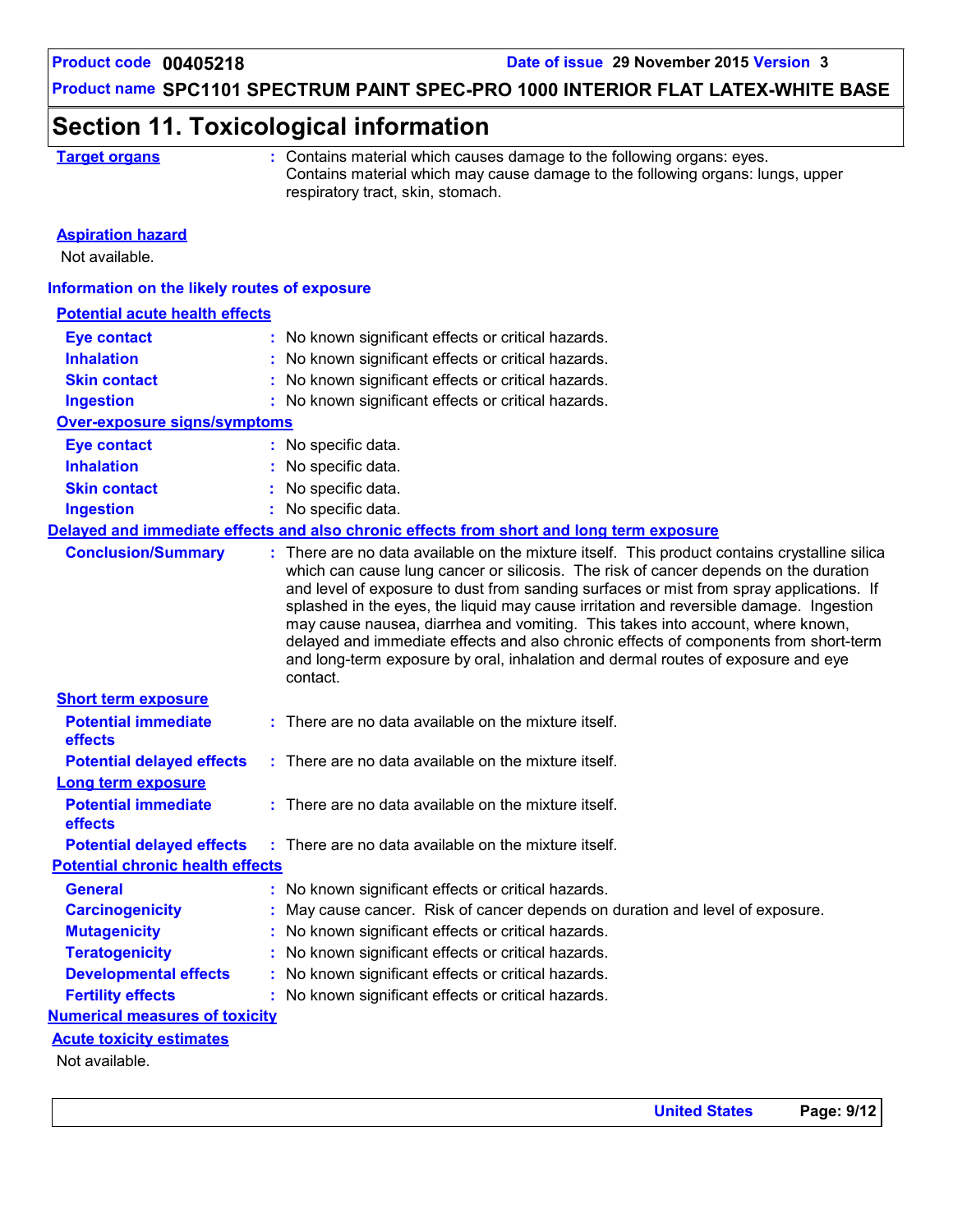### **Section 11. Toxicological information**

## **Section 12. Ecological information**

#### **Toxicity**

| <b>Product/ingredient name</b> | <b>Result</b>                    | <b>Species</b>          | <b>Exposure</b> |
|--------------------------------|----------------------------------|-------------------------|-----------------|
| titanium dioxide               | Acute LC50 >100 mg/l Fresh water | Daphnia - Daphnia magna | l 48 hours      |

#### **Persistence and degradability**

Not available.

### **Bioaccumulative potential**

Not available.

**Mobility in soil**

**Soil/water partition coefficient (Koc)** 

**:** Not available.

# **Section 13. Disposal considerations**

#### **Disposal methods :**

The generation of waste should be avoided or minimized wherever possible. Disposal of this product, solutions and any by-products should at all times comply with the requirements of environmental protection and waste disposal legislation and any regional local authority requirements. Dispose of surplus and non-recyclable products via a licensed waste disposal contractor. Waste should not be disposed of untreated to the sewer unless fully compliant with the requirements of all authorities with jurisdiction. Waste packaging should be recycled. Incineration or landfill should only be considered when recycling is not feasible. This material and its container must be disposed of in a safe way. Care should be taken when handling emptied containers that have not been cleaned or rinsed out. Empty containers or liners may retain some product residues. Avoid dispersal of spilled material and runoff and contact with soil, waterways, drains and sewers.

**Disposal should be in accordance with applicable regional, national and local laws and regulations. Refer to Section 7: HANDLING AND STORAGE and Section 8: EXPOSURE CONTROLS/PERSONAL PROTECTION for additional handling information and protection of employees. Section 6. Accidental release measures**

#### **14. Transport information** - - - - Not regulated. - Not regulated. Not regulated. **DOT IMDG IATA UN number UN proper shipping name Transport hazard class (es) United States Page: 10/12**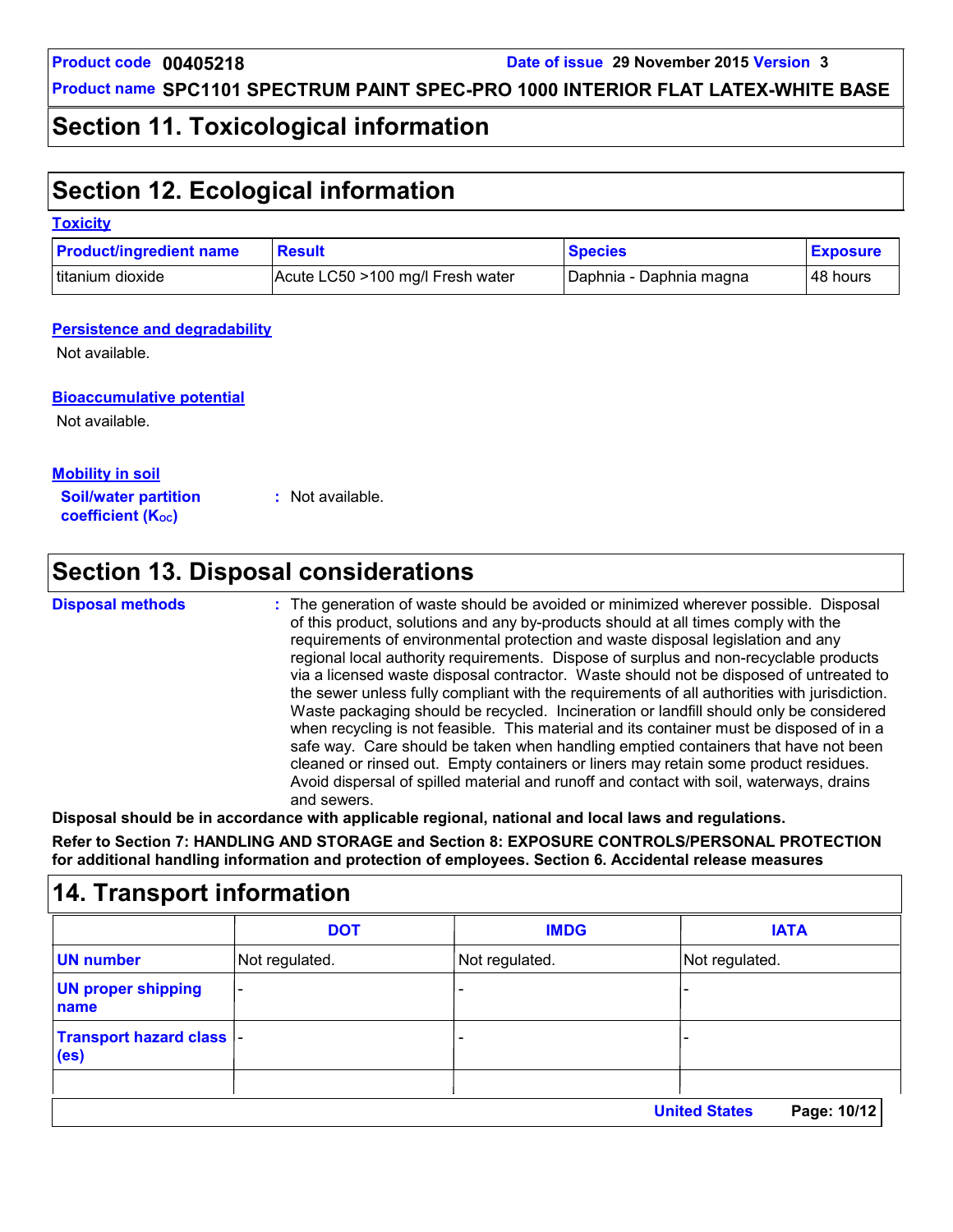#### **Product code** 00405218 **Date of issue** 29 November 2015 Version 3

### **Product name SPC1101 SPECTRUM PAINT SPEC-PRO 1000 INTERIOR FLAT LATEX-WHITE BASE**

### **14. Transport information**

| <b>Packing group</b>                         | -               |                 |                 |
|----------------------------------------------|-----------------|-----------------|-----------------|
| <b>Environmental hazards No.</b>             |                 | 'No.            | IN <sub>o</sub> |
| <b>Marine pollutant</b><br><b>substances</b> | Not applicable. | Not applicable. | Not applicable. |

#### **Additional information**

| <b>DOT</b>  | : None identified. |  |
|-------------|--------------------|--|
| <b>IMDG</b> | : None identified. |  |
| <b>IATA</b> | : None identified. |  |

**Special precautions for user Transport within user's premises:** always transport in closed containers that are **:** upright and secure. Ensure that persons transporting the product know what to do in the event of an accident or spillage.

### **Section 15. Regulatory information**

### **United States**

**United States inventory (TSCA 8b) :** All components are listed or exempted.

**SARA 302/304**

**SARA 304 RQ :** Not applicable.

**Composition/information on ingredients**

No products were found.

### **SARA 311/312**

**Classification :** Delayed (chronic) health hazard

#### **Composition/information on ingredients**

| <b>Name</b>                                                                         | <b>Fire</b> | <b>Sudden</b><br>hazard release of<br><b>pressure</b> | <b>Reactive</b> | Immediate<br>(acute)<br>health<br>hazard | <b>Delayed</b><br>(chronic)<br>health<br>hazard |
|-------------------------------------------------------------------------------------|-------------|-------------------------------------------------------|-----------------|------------------------------------------|-------------------------------------------------|
| l titanium dioxide<br>crystalline silica, respirable powder<br>$\sim$ (<10 microns) | No.<br>No.  | No.<br>No.                                            | No.<br>No.      | No.<br>No.                               | Yes.<br>Yes.                                    |

**Additional environmental information is contained on the Environmental Data Sheet for this product, which can be obtained from your PPG representative.**

#### **California Prop. 65**

**WARNING:** This product contains a chemical known to the State of California to cause cancer.